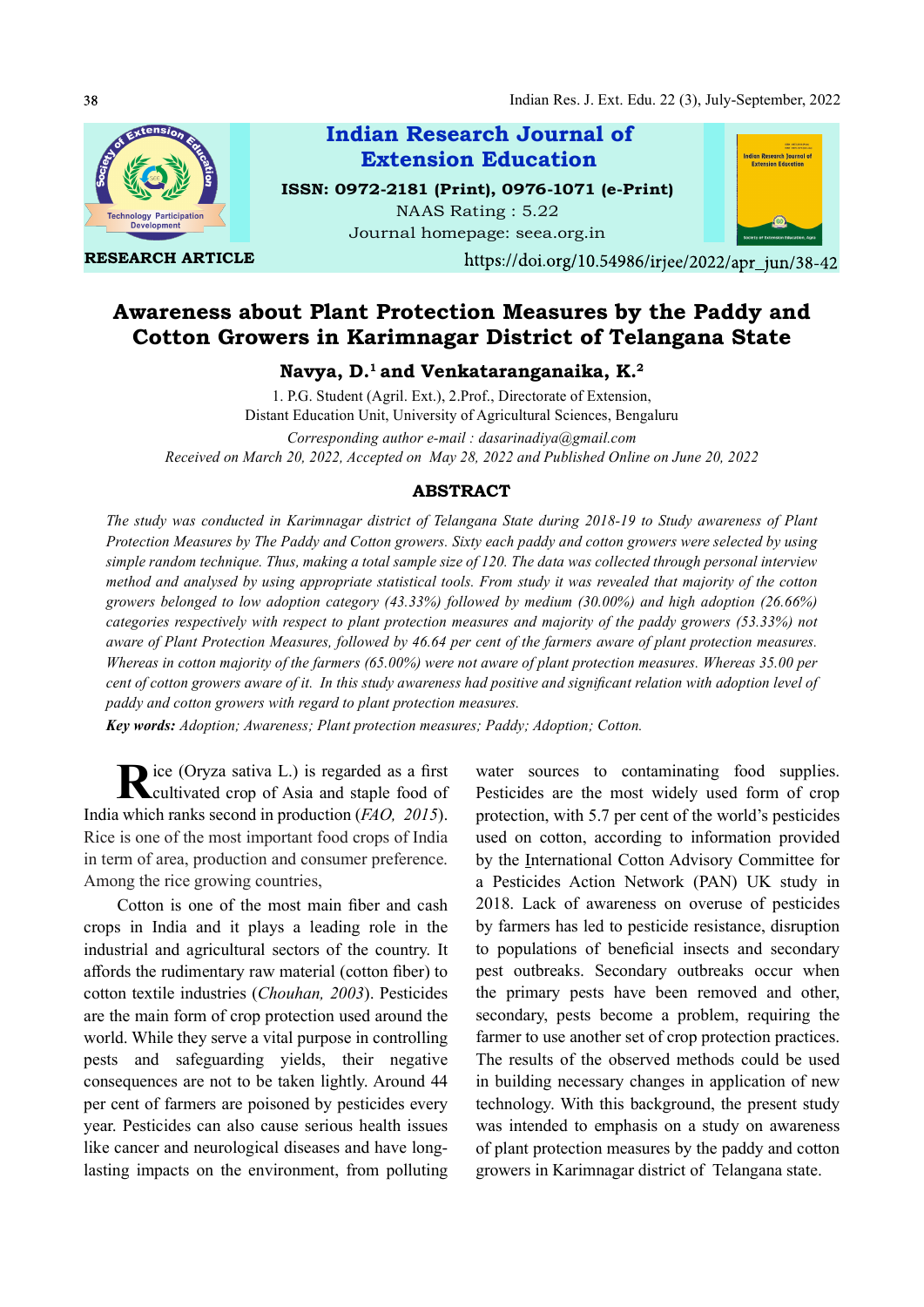#### METHODOLOGY

Selection of the state the state of Telangana was selected purposively for the following reasons;

- i. The investigator hails from the same state. Hence, the study in the investigator's area can help the researcher to elicit the data easily.
- ii. Since the researcher was well-known with local language, which would help to make quick rapport and also enable in-depth study pooled with personal observation.
- iii. Further limited studies have been conducted on cotton and paddy plant protection measures in social sciences in the state of Telangana, Hence the state was selected for the study.

Karimnagar district was selected among 10 districts in Telangana state is having highest area and production under cotton and paddy crops compared to other districts in Telangana state. Manthani, Pedhapally, and Kamanpoor mandals were purposively selected since these mandals are having more number cotton and paddy growers and occupy more area under paddy and cotton cultivation as compared to the other mandals in the district and also based on the criteria of high diseases and pest infestation level. Three mandals were selected namely Manthani, Ramagundam, and Pedhapally purposively from the district based on highest acreage in cotton and paddy production. Two villages were selected randomly from each mandal. Thus, constitute 6 villages  $(2\times3)$  for the study. Gopalpoor, Kammampalli, from Manthani; Elukalapally, Jayyaram, from Ramagundam Dharamaram, Kamanpoor, from Pedhapally were selected. Twenty farmers were selected randomly from each village using random number tables. Thus, constitute (20×6) 120 respondents for the study. All the cotton and paddy growers who had adopted one or more plant protection measures constituted the sample for the study.

Based on the objectives of study, awareness on Plant protection measures in cotton. A list of awareness statements was prepared by discussing with the experts from Entomology, agricultural extension and by referring to the package of practices published by agricultural university at Hyderabad. An interview schedule was prepared. The collected data was then analysed using appropriate statistical tools like frequency and per centage, arithmetic mean  $(X)$ , standard deviation and co- efficient of correlation.

Awareness refers to the general consciousness of the respondents regarding plant protection measures. A schedule was developed for measuring the awareness of plant protection usage of chemicals in paddy & cotton crops.

| Category  | Score                  |
|-----------|------------------------|
| Aware     | Mean $-0.5 \times S.D$ |
| Not aware | Mean $+0.5 \times S.D$ |

 The schedule consists of 28 statements. A score of 0 and 1 was given against each statement for its not aware and awareness respectively. The maximum and minimum scores one could get on the awareness test were 28 and 0 respectively. All the score obtained for each respondent was summued up and the respondents were categorised based on their mean and S.D. as stated below.

Adoption is the decision to make full use of an innovation. The Based on obtained scores the respondents were grouped into low, medium and high adoption categories using mean and standard deviation.

Scoring procedure developed by *Praveen Babu* (2014) was used in this study.

| Score                              |
|------------------------------------|
| Mean $-0.5 \times S$ . D and below |
| Mean $\pm 0.5 \times S.D$          |
| Mean $+0.5\times$ S.D and above    |
|                                    |

The data was analysed the statistical tools such as mean, SD and correlation etc.

## RESULTS AND DISCUSSION

Awareness on plant protection measures among paddy and cotton growers : From Table 1 it is clear that majority of the paddy growers (53.33%) not aware of plant protection measures, followed by 46.64 per cent of the farmers aware of plant protection measures. Whereas in cotton majority of the farmers (65.00%) from this research study were not aware of plant protection measures. Whereas 35.00 per cent of cotton growers aware of it. These findings are similar with the results of Ahammad (2003), Ganesan (1982), Satapathy and Patnaik (1986).

Table 1. Awareness of plant protection measures by paddy and cotton growers (N=120)

| Crop         |           | Awareness level |               |       |      |  |
|--------------|-----------|-----------------|---------------|-------|------|--|
|              | Category  | No.             | $\frac{0}{0}$ | Mean  | SD   |  |
| Paddy        | Aware     | 28              | 46.66         |       | 2.04 |  |
| $n_{1} = 60$ | Not aware | 32              | 53.33         | 11.56 |      |  |
| Cotton       | Aware     | 21              | 35.00         |       | 2.36 |  |
| $n_{2} = 60$ | Not aware | 39              | 65.00         | 11.53 |      |  |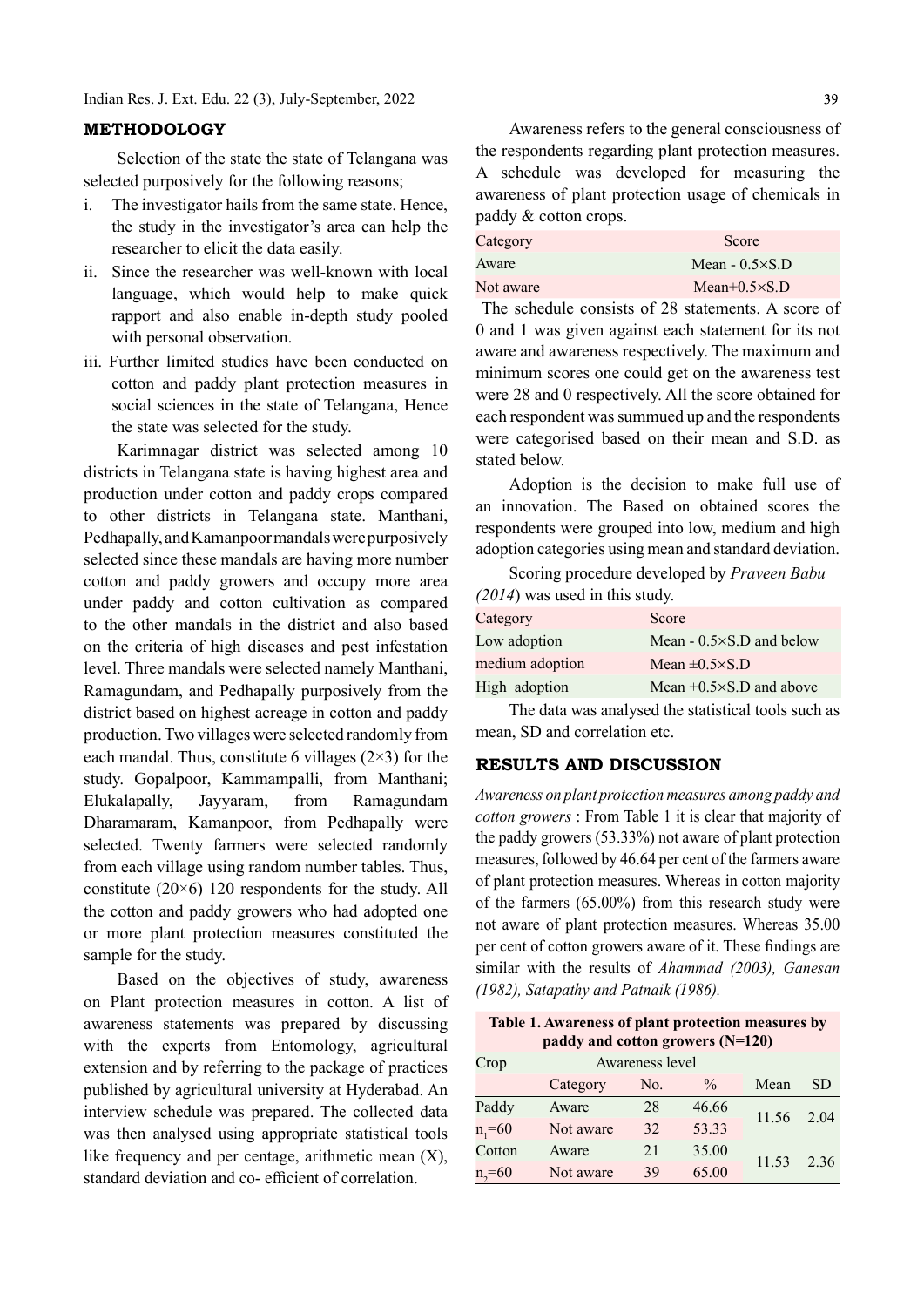From Table 2, in paddy farmers were not aware of practices like aware of pest's economic threshold levels (100.00%), pesticide formulations to be sprayed (70.00%), formation of alleyways to control BPH (100.00%), not aware of spurious chemicals(local chemicals) (93.33%), 86.66 per cent of farmers do not read the instructions printed on the pesticide bottle, 80.00 per cent of farmers not aware of pesticide manufacturing and expire date, 78. 33 per cent of farmers not aware of pesticide/insecticide application timings, 75.00 Not aware of sowing of crop within the time period can avoid pest or disease attack, 70.00 per cent not aware of pesticide formulations to be sprayed, 78.33 per cent not aware of banned pesticides, 71.66 per cent not aware about biocontrol measures of pests and diseases in paddy 96.66 per cent of farmers

aware of washing hands and cloths after spraying of insecticides, 80.00 per cent of farmers aware of inhaling of pesticides cause ill effects, 71.00 per cent of farmers aware of application of pesticides frequently result in pesticide residues in soil, 71.00 per cent of farmers aware of plant protection measures in paddy and 70.00 per cent of farmers aware of storage of pesticides/ insecticides safely. These findings is similar with the result of Venkataraman (1987).

From Table 3 in cotton 85.00 per cent farmers were aware of pheromone traps, 78.33 per cent farmers aware of smoking during pesticide application leads to ill effects and aware of bollworm measures in Bt cotton. 86.66 per cent of farmers not aware of use of chemical fertilizers that affect the quality of ground water, not aware of sowing of crop within the

| Table 2. General usage of plant protection measures in paddy crop                      |                |               |           |                 |  |
|----------------------------------------------------------------------------------------|----------------|---------------|-----------|-----------------|--|
|                                                                                        |                |               | Not aware |                 |  |
| Components<br>No.                                                                      |                | $\frac{0}{0}$ | No.       | $\frac{0}{0}$   |  |
| Are you aware of plant protection measures in paddy                                    | 43             | 71.00         |           | 17 28.33        |  |
| Application of pesticide frequently result in pesticide residues in soil               | 43             | 71.00         | 17        | 28.33           |  |
| Do you aware of sowing of crop within the time period can avoid pest or disease attack | 15             | 25.00         | 45        | 75.00           |  |
| Are you aware of pests economic threshold levels                                       | $\mathbf{0}$   | 00            |           | 60 100.00       |  |
| Are you aware of pesticide formulations to be sprayed vis-à-vis pest/diseases          | 18             | 30.00         | 42        | 70.00           |  |
| Do you aware of plant protection measures in paddy nursery                             | 40             | 66.66         | 20        | 33.33           |  |
| Are you aware of resistant varieties to pests and diseases in paddy                    | 15             | 25.00         | 45        | 75.00           |  |
| Are you aware of formation of alleyways to control BPH                                 | $\mathbf{0}$   | $\mathbf{0}$  |           | 60 100.00       |  |
| Do you know use of chemical fertilizers may destroy the physical property of soils     | 34             |               |           | 56.66 26. 43.33 |  |
| Do you know pesticides kill not only harmful insects but also beneficial insects too   | 22             | 36.67         | 38        | 63.33           |  |
| Do you know use of chemical fertilizers that affect the quality of ground water        | 22             | 36.67 38      |           | 63.33           |  |
| Do you aware of banned pesticides                                                      | 13             | 21.67 47      |           | 78.33           |  |
| Do you aware about biocontrol measures of pests and diseases in paddy                  | 43             | 71.66         | 17        | 28.34           |  |
| Do you know about seed treatment practices in paddy                                    | 43             | 71.66 17      |           | 28.34           |  |
| Do you ware mask during spraying pesticides/insecticides                               | 11             | 18.34 49      |           | 81.66           |  |
| Do you ware glouses to your hands while spraying pesticides/insecticides               | 15             | 25.00 45      |           | 75.00           |  |
| Are you spray insectides/pesticides towards wind direction                             | 16             |               |           | 26.66 44 73.33  |  |
| Are you aware of pesticides/insectides application timings                             | 13             | 21.66 47      |           | 78.33           |  |
| Are you aware storage of pesticides/insecticides safely                                | 42             | 70.00         | 18        | 30.00           |  |
| Do you aware of pesticides mixing or formulations                                      | 41             | 68.33         | 19        | 31.66           |  |
| Do you aware of pesticides handling                                                    | 36             | 60.00 24      |           | 40.00           |  |
| Do you know inhaling of pesticide cause ill effects                                    | 48             |               |           | 80.00 12 20.00  |  |
| Do you wash your hands and cloths after spraying insecticides                          | 58             | 96.66         | 2         | 3.33            |  |
| Do you know smoking during pesticide application leads to ill effects                  | 43             | 71.66         | 17        | 28.33           |  |
| Are you aware of pesticide manufacturing and expire date                               | 12             | 20.00         | 48        | 80.00           |  |
| Do you aware of spurious chemicals (local chemicals)                                   | $\overline{4}$ | 6.66          |           | 56 93.33        |  |
| Do you use recommended pesticides                                                      | 34             |               |           | 56.66 26 43.33  |  |
| Do you read the instructions printed on the pesticide bottle                           | 8              | 13.33         |           | 52 86.66        |  |

#### Table 2. General usage of plant protection measures in paddy crop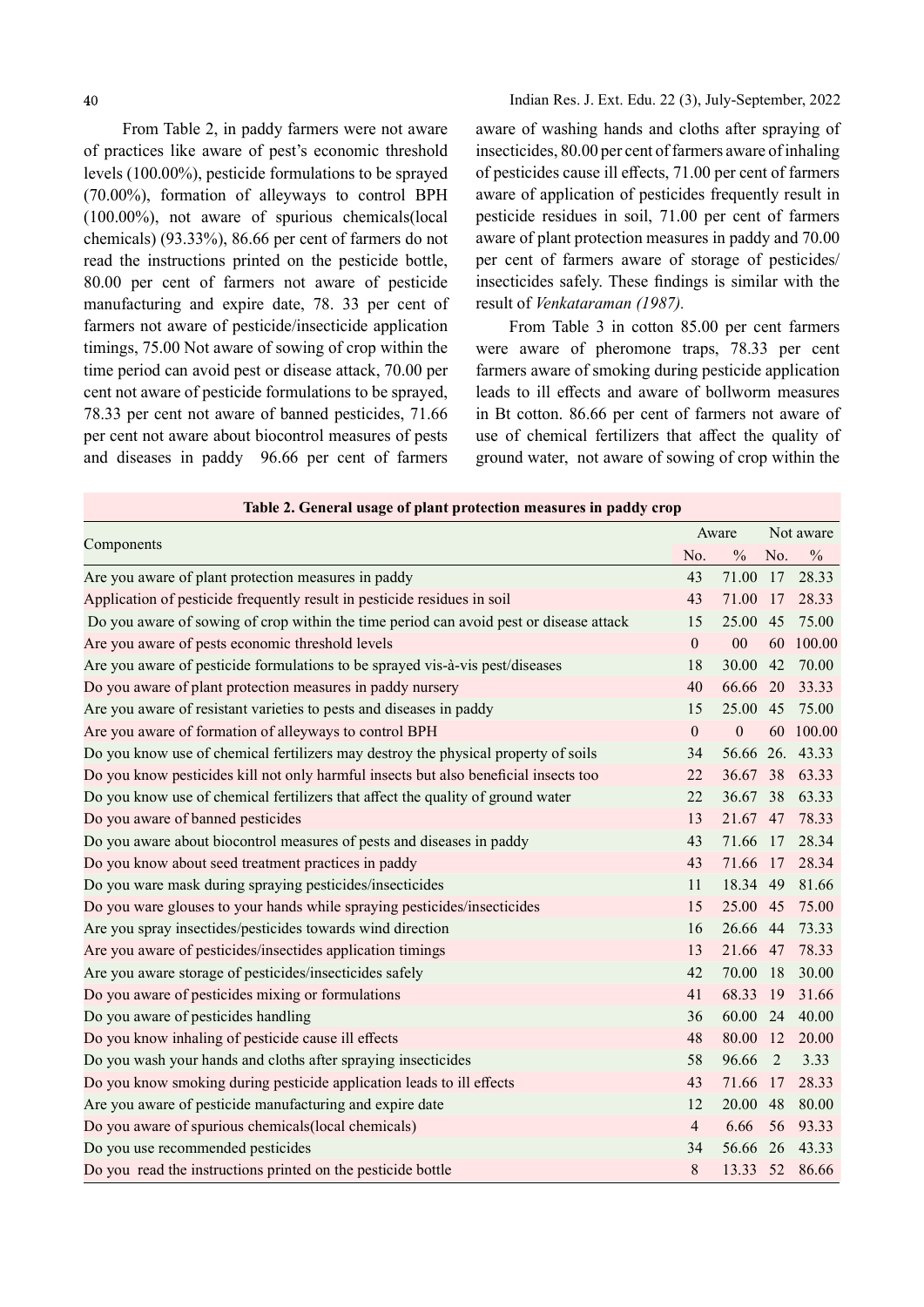|                                                                                        |                  | Aware         |     | Not aware     |  |
|----------------------------------------------------------------------------------------|------------------|---------------|-----|---------------|--|
| Components                                                                             | No.              | $\frac{0}{0}$ | No. | $\frac{0}{0}$ |  |
| Are you aware of plant protection measures cotton                                      | 35               | 58.34         | 25  | 41.66         |  |
| Application of pesticide frequently result in pesticide residues in soil               | 21               | 35.00         | 39  | 65.00         |  |
| Do you aware of sowing of crop within the time period can avoid pest or disease attack | 12               | 20.00         | 48  | 80.00         |  |
| Are you aware of pests economic threshold levels                                       | $\boldsymbol{0}$ | 00.00         | 60  | 100.00        |  |
| Are you aware of pesticide formulations to be sprayed vis-à-vis pest/diseases          | 18               | 30.00         | 42  | 70.00         |  |
| Do you aware of pheromone traps                                                        | 51               | 85.00         | 9   | 15.00         |  |
| Are you aware of resistant varieties to pests and diseases in cotton                   | 27               | 45.00         | 33  | 55.00         |  |
| Do you aware of bollworm measures in Bt cotton                                         | 47               | 78.33         | 13  | 21.66         |  |
| Do you know use of chemical fertilizers may destroy the physical property of soils     | 24               | 40.00         | 36  | 60.00         |  |
| Do you know pesticides kill not only harmful insects but also beneficial insects too   | 3                | 5.00          | 57  | 95.00         |  |
| Do you know use of chemical fertilizers that affect the quality of ground water        | $8\,$            | 13.33         | 52  | 86.66         |  |
| Do you aware of banned pesticides                                                      | 8                | 13.33         | 52  | 86.66         |  |
| Do you aware about biocontrol measures of pests and diseases cotton                    | $\boldsymbol{0}$ | 00.00         | 60  | 100           |  |
| Do you know about seed treatment practices in cotton                                   | 34               | 56.66         | 26  | 43.33         |  |
| Do you ware mask during spraying pesticides/insecticides                               | 11               | 18.33         | 49  | 81.66         |  |
| Do you ware glouses to your hands while spraying pesticides/insecticides               | $\boldsymbol{0}$ | 00.00         | 60  | 100           |  |
| Are you spray insectides/pesticides towards wind direction                             | 40               | 66.66         | 20  | 33.33         |  |
| Are you aware of pesticides/insectides application timings                             | 31               | 51.66         | 29  | 48.33         |  |
| Are you aware storage of pestices/insectides safely                                    | 46               | 76.66         | 14  | 23.33         |  |
| Do you aware of pesticides mixing or formulations                                      | 19               | 31.66         | 41  | 68.33         |  |
| Do you aware of pesticides handling                                                    | 43               | 71.66         | 17  | 28.33         |  |
| Do you know inhaling of pesticide cause ill effects                                    | 35               | 58.33         | 25  | 41.66         |  |
| Do you wash your hands and cloths after spraying insecticides                          | 58               | 96.66         | 2   | 3.33          |  |
| Do you know smoking during pesticide application leads to ill effects                  | 47               | 78.33         | 13  | 21.66         |  |
| Are you aware of pesticide manufacturing and expire date                               | 16               | 26.66         | 44  | 73.33         |  |
| Do you aware of spurious chemicals(local chemicals)                                    | 15               | 25.00         | 45  | 75.00         |  |
| Do you use recommended pesticides                                                      | 31               | 51.66         | 29  | 48.33         |  |
| Do you read the instructions printed on the pesticide bottle                           | 12               | 20.00         | 48  | 80.00         |  |

Table 3. General usage of plant protection measures in cotton crop  $(n=60)$ 

time period to avoid pest (80.00%), pest economic threshold levels (100.00%), pesticide formulations to be sprayed (70.00%), Biocontrol measures of pests and diseases (100.00%), 95.00 per cent farmers not aware of pesticides kill not only harmful insects but also beneficial insects too pesticides mixing or formulations (68.33%), instructions printed on the pesticide bottle (80.00%), and awareness of spurious chemicals (local chemicals) (75.00%), 55.00 per cent farmers not aware of resistant varieties to pests and diseases in cotton. The reason for this results might be due to medium exposure to social and mass media, having less extension contacts, low education, low innovativeness. Similar findings reported by Augustine (2015) and Indiradevi (2010).

Table 4 indicated that 43.33 per cent of cotton growers belonged to low adopter category followed

Table 4. Distribution of respondents according to the adoption level (n= 60)

|                              | Growers' adoption level          |                   |         |    |
|------------------------------|----------------------------------|-------------------|---------|----|
| Crop                         | Category                         | No. $\frac{9}{6}$ | Mean SD |    |
|                              | Low $(<6.28)$                    | 26 43.33 7.00     |         |    |
| Cotton<br>n <sub>1</sub> =60 | Medium $(6.28 \text{ to } 7.72)$ | 18 30.00          |         | 14 |
|                              | High ( > 7.72)                   | 16 26.66          |         |    |

Table 5. Relationship between awareness of paddy and cotton growers and their knowledge level of plant protection measures.

|                                                         | 'r' value       |           |  |  |
|---------------------------------------------------------|-----------------|-----------|--|--|
| Socio-Psychological characters                          | Paddy           | Cotton    |  |  |
| Awareness                                               | $0.319*$        | $0.362**$ |  |  |
| $\cdots$<br>$\mathbf{r} = \mathbf{r} \times \mathbf{r}$ | $\sim$ 40/1 1 0 |           |  |  |

\*Significance at 5%, \*\*Significance at 1% level of probability, NS - Non-significant